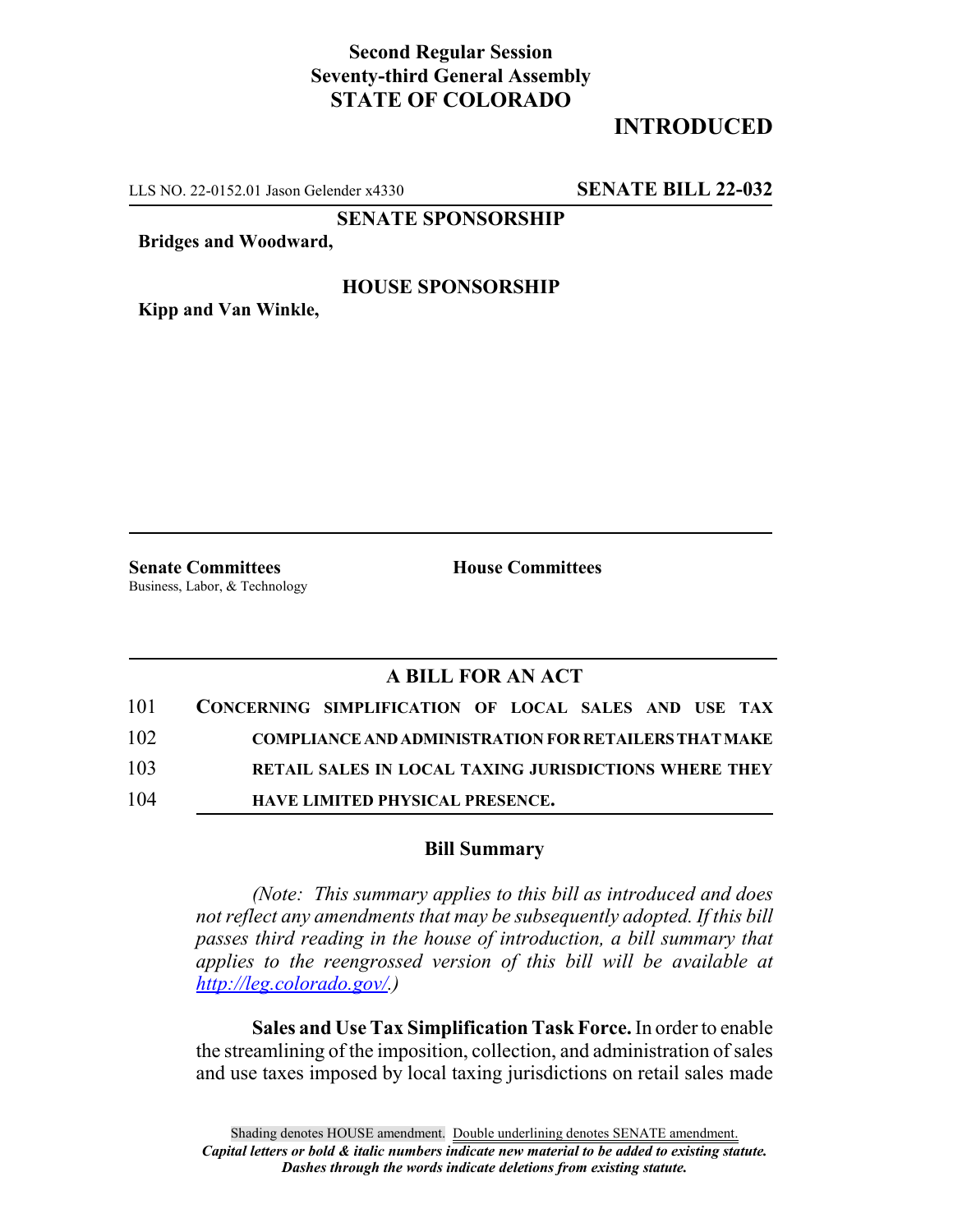by retailers that have a state standard retail license and either do not have physical presence in a local taxing jurisdiction or have only incidental physical presence in a local taxing jurisdiction through the streamlining of application requirements for and elimination of fees for local general business licenses, the bill requires the department of revenue (department) to require sufficient information to be collected from such a retailer, when the retailer applies for or renews a state standard retail business license through the state's electronic sales and use tax simplification system (SUTS) or by other means or at any other time to the extent necessary, and made available to local taxing jurisdictions to ensure that concerns of local taxing jurisdictions, including but not limited to concerns relating to administrative efficiency, retailer compliance, and collection of sales and use tax revenue are addressed. The department is required to consult with local taxing jurisdictions when determining what information to collect and how to make the information collected available to local taxing jurisdictions and making and testing modifications. The department is also required to consult with retailers and to address any reasonable concerns they may have. The department is required to accomplish these tasks expeditiously so that no later than July 1, 2023, and sooner if feasible, a retailer that has a state standard retail license and either does not have physical presence within a local taxing jurisdiction or has only incidental physical presence can make retail sales within the local taxing jurisdiction without having to obtain a general business license from the local taxing jurisdiction.

On and after July 1, 2022, a local taxing jurisdiction is prohibited from charging a fee for a local general business license to a retailer that has a state standard retail license, makes retail sales within the local taxing jurisdiction, and either does not have physical presence within the local taxing jurisdiction or has only incidental physical presence within the local taxing jurisdiction. On and after July 1, 2023, a local taxing jurisdiction is prohibited from requiring such a retailer to apply separately to the local taxing jurisdiction for a general business license. A local taxing jurisdiction must automatically issue a general business license to such a retailer unless the local taxing jurisdiction has previously revoked a general business license held by the retailer for a violation of its local code.

2 **SECTION 1.** In Colorado Revised Statutes, **add** 39-26-802.9 as

3 follows:

4 **39-26-802.9. Retailers without physical presence or with only**

<sup>1</sup> *Be it enacted by the General Assembly of the State of Colorado:*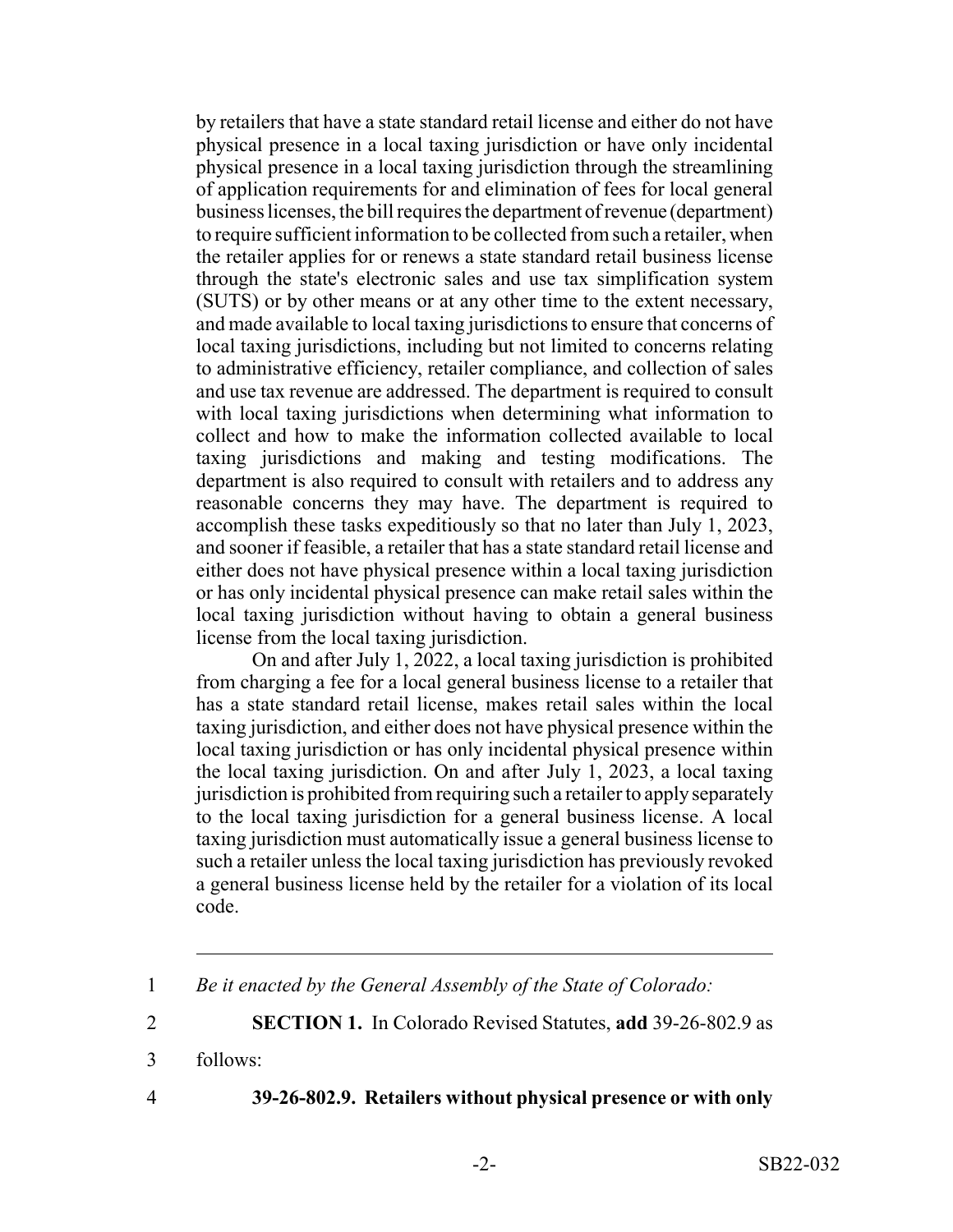**incidental physical presence in local taxing jurisdictions - streamlined application process and no fee for local general business license - legislative declaration - definitions.** (1) THE GENERAL ASSEMBLY HEREBY FINDS AND DECLARES THAT:

 (a) LICENSING OF RETAILERS THAT ARE SUBJECT TO PAYMENT OF SALES AND USE TAXES IN ONE OR MORE LOCAL TAXING JURISDICTIONS BUT EITHER DO NOT HAVE PHYSICAL PRESENCE IN OR HAVE ONLY INCIDENTAL PHYSICAL PRESENCE IN THOSE LOCAL TAXING JURISDICTIONS IS A MATTER OF STATEWIDE CONCERN;

 (b) THE STATE'S ELECTRONIC TAX ADMINISTRATION 11 INFRASTRUCTURE, INCLUDING THE ELECTRONIC SALES AND USE TAX SIMPLIFICATION SYSTEM CREATED AND BROUGHT ONLINE PURSUANT TO SECTION 39-26-802.7 AND COMMONLY KNOWN AS SUTS, CAN BE USED TO MAKE THE IMPOSITION, COLLECTION, AND ADMINISTRATION OF LOCAL SALES AND USE TAXES COLLECTED BY RETAILERS THAT EITHER DO NOT HAVE PHYSICAL PRESENCE OR HAVE ONLY INCIDENTAL PHYSICAL PRESENCE IN THE LOCAL TAXING JURISDICTIONS IMPOSING THE TAXES SIMPLER AND MORE EFFICIENT SO LONG AS:

 (I) EACH LOCAL TAXING JURISDICTION IS REQUIRED TO GRANT A GENERAL BUSINESS LICENSE, FREE OF CHARGE, TO ANY RETAILER THAT HAS A STATE STANDARD RETAIL LICENSE AND EITHER DOES NOT HAVE PHYSICAL PRESENCE OR HAS ONLY INCIDENTAL PHYSICAL PRESENCE WITHIN THE LOCAL TAXING JURISDICTION SO LONG AS THE LOCAL TAXING JURISDICTION HAS NOT PREVIOUSLY REVOKED THE RETAILER'S GENERAL BUSINESS LICENSE DUE TO THE RETAILER'S FAILURE TO COMPLY WITH THE LOCAL TAXING JURISDICTION'S REQUIREMENTS FOR HOLDING A GENERAL BUSINESS LICENSE; AND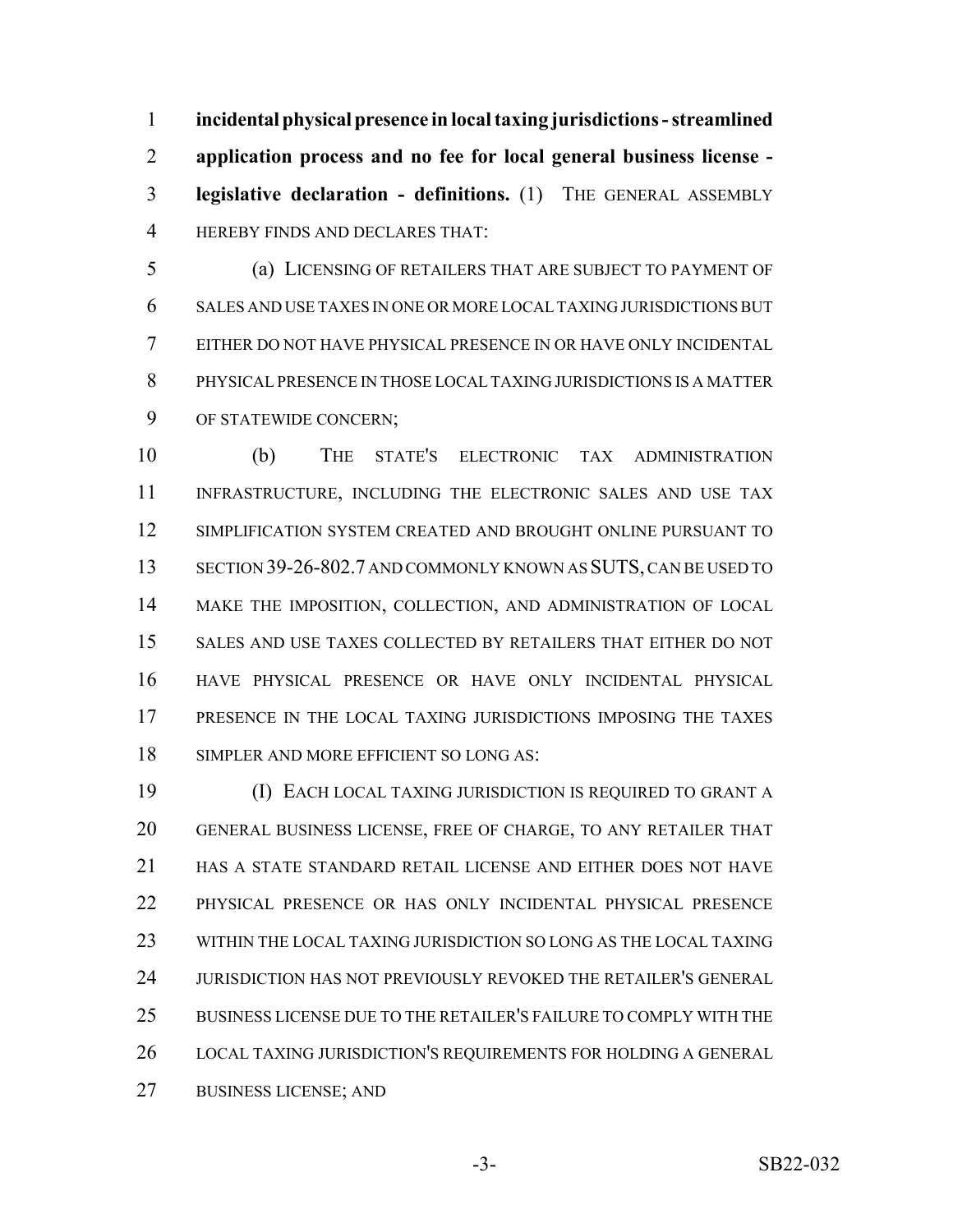(II) SUFFICIENT INFORMATION ABOUT ANY SUCH RETAILER IS COLLECTED WHEN THE RETAILER APPLIES FOR A STATE STANDARD RETAIL LICENSE TO ADDRESS ANY LOCAL TAXING JURISDICTION CONCERNS, INCLUDING BUT NOT LIMITED TO CONCERNS RELATING TO ADMINISTRATIVE EFFICIENCY, RETAILER COMPLIANCE, AND COLLECTION OF SALES AND USE TAX REVENUE;

 (c) BECAUSE IT IS IMPORTANT TO ENSURE THAT THE CONCERNS OF LOCAL TAXING JURISDICTIONS ARE ADDRESSED, IT IS NECESSARY AND APPROPRIATE TO REQUIRE THE DEPARTMENT OF REVENUE TO CONSULT WITH LOCAL TAXING JURISDICTIONS WHEN MODIFYING APPLICATION REQUIREMENTS FOR THE STATE STANDARD RETAIL LICENSE AS REQUIRED 12 BY THIS SECTION; AND

 (d) IT IS APPROPRIATE TO ELIMINATE THE COST OF A GENERAL BUSINESS LICENSE TO A RETAILER THAT HAS A STATE STANDARD RETAIL LICENSE AND EITHER DOES NOT HAVE PHYSICAL PRESENCE IN A LOCAL TAXING JURISDICTION OR HAS ONLY INCIDENTAL PHYSICAL PRESENCE WITHIN THE LOCAL TAXING JURISDICTION BY PROHIBITING A LOCAL TAXING JURISDICTION FROM CHARGING A FEE FOR A GENERAL BUSINESS LICENSE TO SUCH A RETAILER UNTIL SUCH TIME AS THE LOCAL TAXING JURISDICTION IS REQUIRED TO ALLOW ANY SUCH RETAILER TO MAKE RETAIL SALES WITHIN THE LOCAL TAXING JURISDICTION WITHOUT APPLYING SEPARATELY TO THE LOCAL TAXING JURISDICTION FOR A GENERAL BUSINESS LICENSE.

24 (2) AS USED IN THIS SECTION, UNLESS THE CONTEXT OTHERWISE REQUIRES:

(a) "DEPARTMENT" MEANS THE DEPARTMENT OF REVENUE.

(b) "GENERAL BUSINESS LICENSE" MEANS A LICENSE ISSUED BY A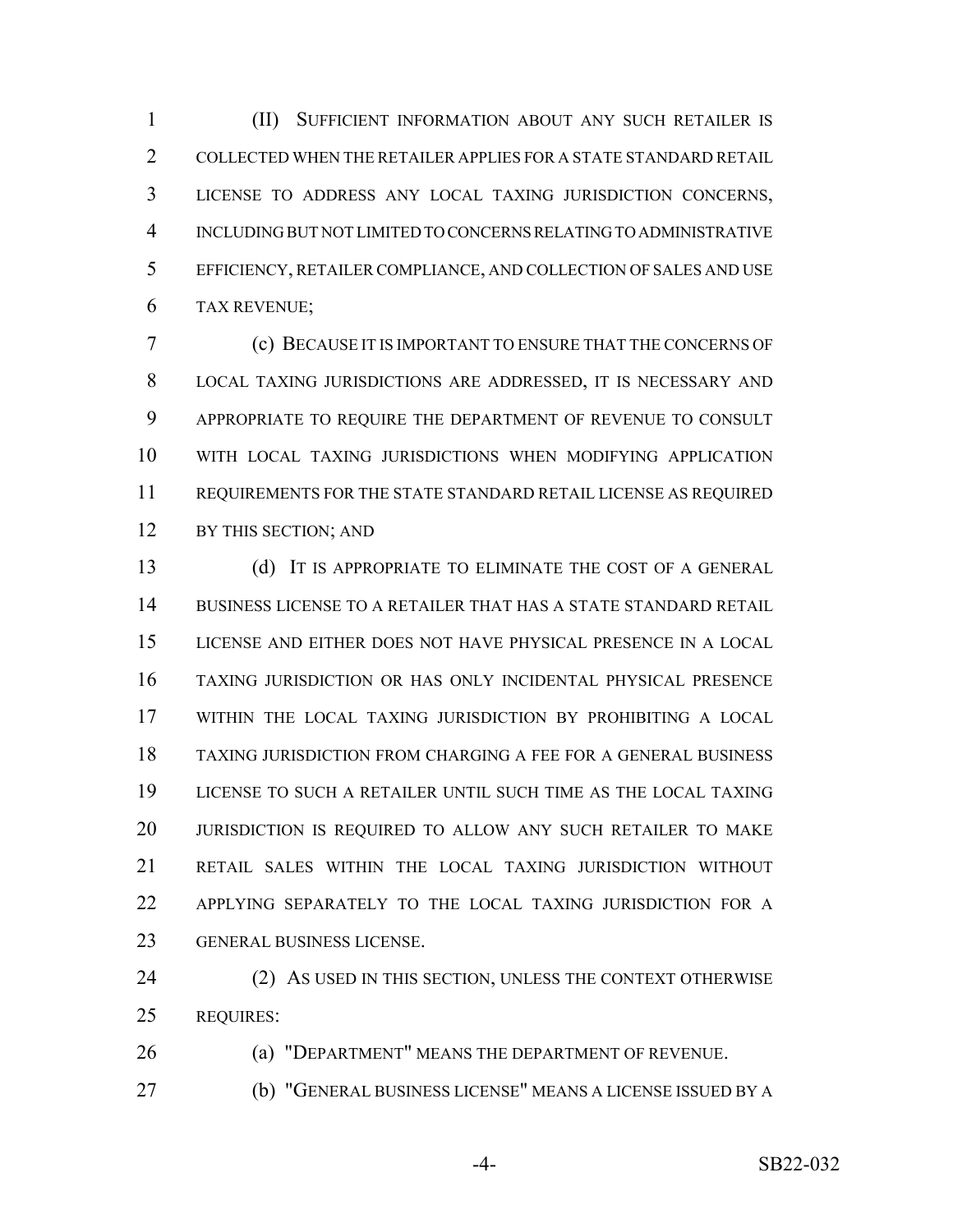LOCAL TAXING JURISDICTION THAT A RETAILER MUST OBTAIN TO LEGALLY MAKE RETAIL SALES IN THE LOCAL TAXING JURISDICTION REGARDLESS OF WHETHER THE LICENSE IS CALLED A BUSINESS LICENSE, A SALES AND USE TAX LICENSE, OR BY ANOTHER NAME.AN OCCUPATIONAL LICENSE OR ANY OTHER LICENSE REQUIRED TO ENGAGE IN A BUSINESS ACTIVITY OTHER THAN MAKING RETAIL SALES OF GOODS IS NOT A GENERAL BUSINESS LICENSE.

 (c) "INCIDENTAL PHYSICAL PRESENCE" MEANS, WITH RESPECT TO A LOCAL TAXING JURISDICTION, PHYSICAL PRESENCE AS DESCRIBED IN 10 SUBSECTION  $(2)(e)(I)(B)$ ,  $(2)(e)(I)(C)$ , OR  $(2)(e)(I)(E)$  OF THIS SECTION, OR ANY COMBINATION OF SAID SUBSECTIONS, WITHIN THE LOCAL TAXING 12 JURISDICTION THAT OCCURS INFREQUENTLY AND IS NOT REGULARLY SCHEDULED WITHIN THE ORDINARY COURSE OF AN INDIVIDUAL OR ENTITY'S BUSINESS ACTIVITIES.

 (d) "LOCAL TAXING JURISDICTION" HAS THE MEANING SET FORTH IN SECTION 39-26-802.7 (1)(b).

 (e) (I) "PHYSICAL PRESENCE" MEANS, WITH RESPECT TO A LOCAL TAXING JURISDICTION, PERFORMING OR PROVIDING SERVICES OR SELLING, LEASING, RENTING, DELIVERING, OR INSTALLING TANGIBLE PERSONAL PROPERTY FOR STORAGE, USE, OR CONSUMPTION WITHIN THE LOCAL TAXING JURISDICTION. PHYSICAL PRESENCE INCLUDES ANY OF THE FOLLOWING ACTIVITIES:

 (A) DIRECTLY OR INDIRECTLY BY A SUBSIDIARY MAINTAINING A BUILDING, STORE, OFFICE, SALESROOM, WAREHOUSE, OR OTHER PLACE OF 25 BUSINESS WITHIN THE LOCAL JURISDICTION;

 (B) SENDING ONE OR MORE EMPLOYEES, AGENTS, OR COMMISSIONED SALESPERSONS INTO THE LOCAL JURISDICTION TO SOLICIT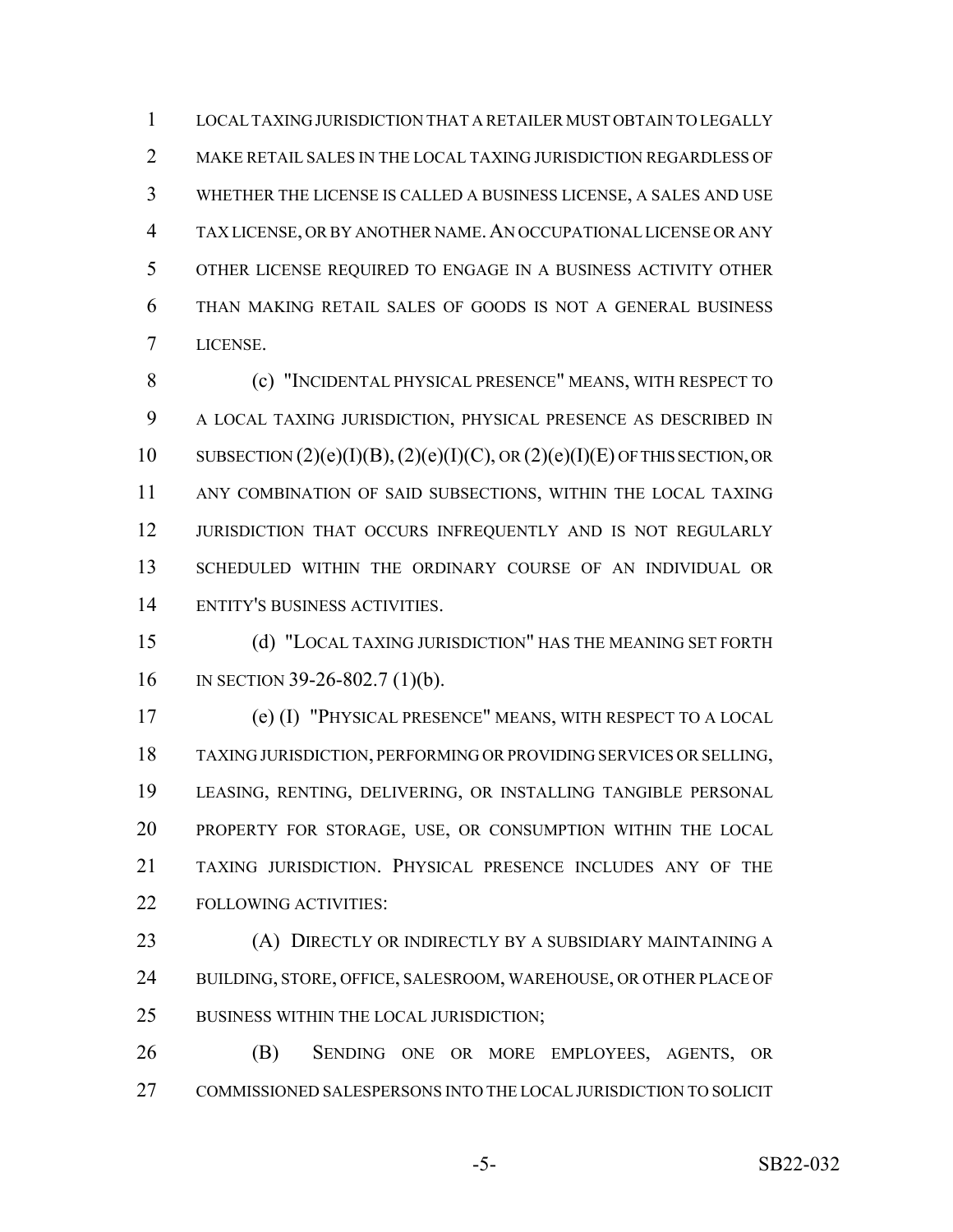BUSINESS, TO INSTALL, ASSEMBLE, REPAIR, SERVICE, OR ASSIST IN THE USE OF ITS PRODUCTS, OR FOR DEMONSTRATION OR OTHER REASONS;

 (C) MAINTAINING ONE OR MORE EMPLOYEES, AGENTS, OR COMMISSIONED SALESPERSONS ON DUTY AT A LOCATION WITHIN THE LOCAL TAXING JURISDICTION;

 (D) OWNING, LEASING, RENTING, OR OTHERWISE EXERTING CONTROL OVER REAL OR PERSONAL PROPERTY SALES WITHIN THE LOCAL TAXING JURISDICTION;

 (E) MAKING DELIVERIES INTO THE TAXING JURISDICTION BY ANY MEANS OTHER THAN BY A COMMON CARRIER;

 (F) ENGAGING IN ACTIVITIES WITHIN THE TAXING JURISDICTION THAT ARE SUBJECT TO OTHER BUSINESS, FIRE, ZONING, OR OTHER REGULATIONS OF THE LOCAL JURISDICTION; OR

 (G) BEING SUBJECT TO TAXABLE PRIVILEGES OTHER THAN THE REQUIREMENT TO COLLECT SALES TAX IMPOSED BY THE LOCAL TAXING JURISDICTION.

 (II) INCIDENTAL PRESENCE BY EMPLOYEES, AGENTS, OR COMMISSIONED SALESPERSONS WITHIN A LOCAL TAXING JURISDICTION WHEN NOT OTHERWISE ENGAGED IN THE ACTIVITIES SET FORTH IN 20 SUBSECTION  $(2)(e)(I)$  OF THIS SECTION DOES NOT CONSTITUTE PHYSICAL PRESENCE.

 (f) "STATE STANDARD RETAIL LICENSE" MEANS A LICENSE ISSUED UNDER SECTION 39-26-103 THAT AUTHORIZES A RETAILER TO MAKE RETAIL SALES IN THE STATE.

 (g) "SUTS" MEANS THE ELECTRONIC SALES AND USE TAX SIMPLIFICATION SYSTEM CREATED AND BROUGHT ONLINE PURSUANT TO SECTION 39-26-802.7.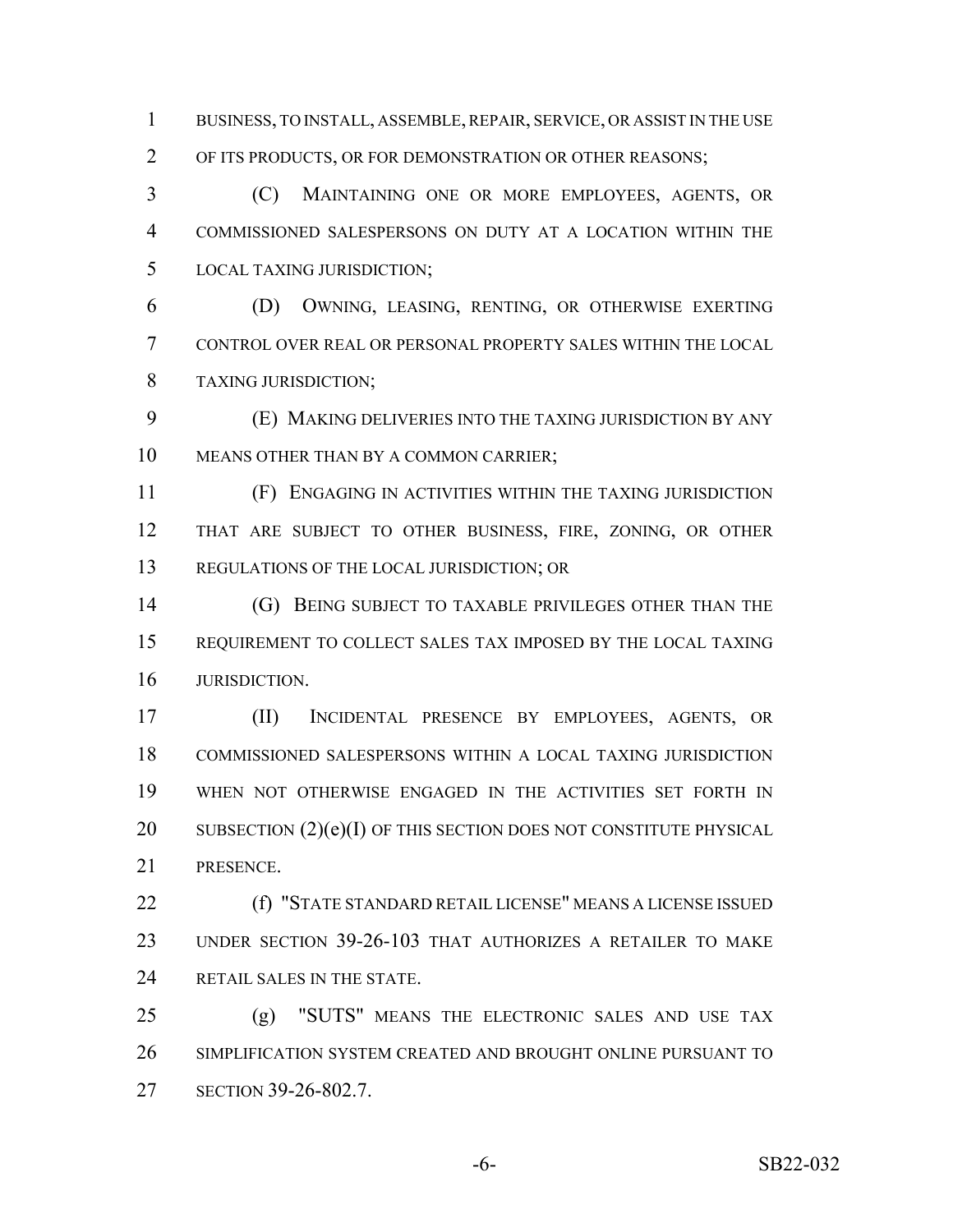(3) (a) IN ORDER TO ENABLE THE STREAMLINING OF THE IMPOSITION, COLLECTION, AND ADMINISTRATION OF SALES AND USE TAXES IMPOSED BY LOCAL TAXING JURISDICTIONS ON RETAIL SALES MADE BY RETAILERS THAT HAVE A STATE STANDARD RETAIL LICENSE AND EITHER DO NOT HAVE PHYSICAL PRESENCE WITHIN A LOCAL TAXING JURISDICTION OR HAVE ONLY INCIDENTAL PHYSICAL PRESENCE WITHIN A LOCAL TAXING JURISDICTION BY STREAMLINING THE APPLICATION PROCESS FOR AND ELIMINATING THE EXPENSE OF GENERAL BUSINESS LICENSES FOR SUCH RETAILERS, THE DEPARTMENT OF REVENUE SHALL REQUIRE SUFFICIENT INFORMATION TO BE COLLECTED FROM SUCH A RETAILER, WHEN THE RETAILER APPLIES FOR OR RENEWS A STATE STANDARD RETAIL BUSINESS LICENSE THROUGH SUTS OR BY OTHER MEANS OR AT ANY OTHER TIME TO THE EXTENT NECESSARY, AND MADE AVAILABLE TO LOCAL TAXING JURISDICTIONS TO ENSURE THAT CONCERNS OF LOCAL TAXING JURISDICTIONS, INCLUDING BUT NOT LIMITED TO CONCERNS RELATING TO ADMINISTRATIVE EFFICIENCY, RETAILER COMPLIANCE, AND COLLECTION OF SALES AND USE TAX REVENUE, ARE ADDRESSED.IN DETERMINING WHAT INFORMATION TO COLLECT AND HOW TO MAKE THE INFORMATION COLLECTED AVAILABLE TO LOCAL TAXING JURISDICTIONS AS REQUIRED BY THIS SUBSECTION (3)(a), THE DEPARTMENT SHALL CONSULT WITH LOCAL TAXING JURISDICTIONS, INCLUDING BUT NOT LIMITED TO LARGE, MEDIUM, AND SMALL HOME RULE AND NONHOME RULE MUNICIPALITIES AND LARGE, MEDIUM, AND SMALL COUNTIES.THE DEPARTMENT SHALL ALSO CONSULT WITH RETAILERS TO ADDRESS ANY REASONABLE CONCERNS THEY MAY HAVE.

 (b) THE DEPARTMENT SHALL ACCOMPLISH THE TASKS SET FORTH 27 IN SUBSECTION  $(3)(a)$  OF THIS SECTION EXPEDITIOUSLY SO THAT NO LATER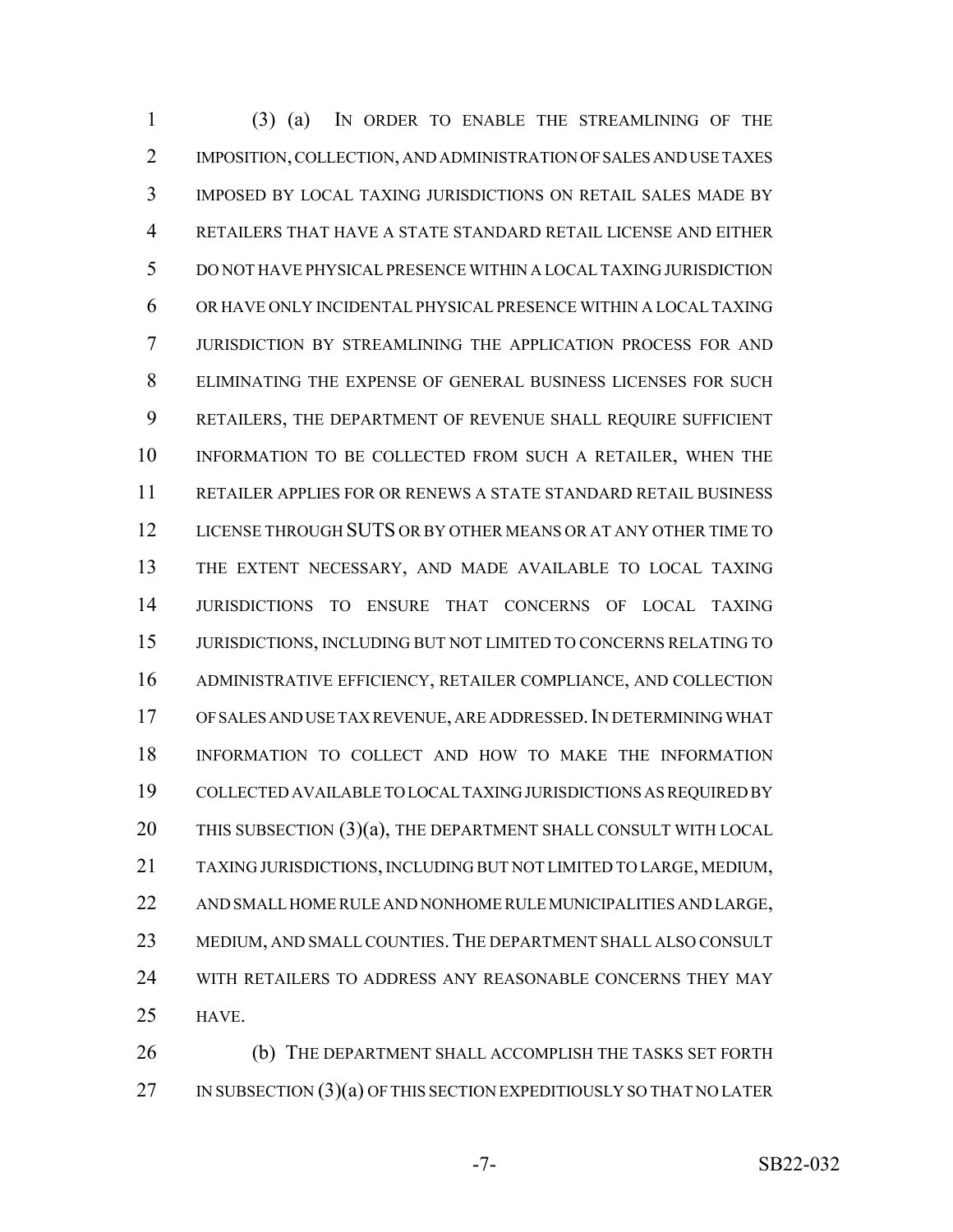THAN JULY 1, 2023, AND SOONER IF FEASIBLE, A RETAILER THAT HAS A STATE STANDARD RETAIL LICENSE AND EITHER DOES NOT HAVE PHYSICAL PRESENCE WITHIN A LOCAL TAXING JURISDICTION OR HAS ONLY INCIDENTAL PHYSICAL PRESENCE WITHIN A LOCAL TAXING JURISDICTION CAN MAKE RETAIL SALES WITHIN THE LOCAL TAXING JURISDICTION WITHOUT HAVING TO APPLY SEPARATELY TO THE LOCAL TAXING JURISDICTION FOR A GENERAL BUSINESS LICENSE.

 (4) (a) ON AND AFTER JULY 1, 2022, A LOCAL TAXING JURISDICTION SHALL NOT CHARGE A FEE FOR A GENERAL BUSINESS LICENSE TO A RETAILER THAT HAS A STATE STANDARD RETAIL LICENSE, MAKES RETAIL SALES WITHIN THE LOCAL TAXING JURISDICTION, AND EITHER DOES NOT HAVE PHYSICAL PRESENCE IN THE LOCAL TAXING JURISDICTION OR HAS ONLY INCIDENTAL PHYSICAL PRESENCE WITHIN THE LOCAL TAXING JURISDICTION.

 (b) ON AND AFTER JULY 1, 2023, A LOCAL TAXING JURISDICTION SHALL NOT REQUIRE A RETAILER THAT HAS A STATE STANDARD RETAIL LICENSE, MAKES RETAIL SALES WITHIN THE LOCAL TAXING JURISDICTION, AND EITHER DOES NOT HAVE PHYSICAL PRESENCE IN THE LOCAL TAXING JURISDICTION TO OR HAS ONLY INCIDENTAL PHYSICAL PRESENCE WITHIN THE LOCAL TAXING JURISDICTION TO APPLY SEPARATELY TO THE LOCAL TAXING JURISDICTION FOR A GENERAL BUSINESS LICENSE. IF THE LOCAL TAXING JURISDICTION REQUIRES A GENERAL BUSINESS LICENSE, IT SHALL AUTOMATICALLY ISSUE A GENERAL BUSINESS LICENSE AT NO CHARGE TO SUCH A RETAILER USING THE INFORMATION PROVIDED BY THE DEPARTMENT PURSUANT TO SUBSECTION (3) OF THIS SECTION; EXCEPT THAT A LOCAL TAXING JURISDICTION IS NOT REQUIRED TO ISSUE A GENERAL BUSINESS LICENSE TO A RETAILER IF THE LOCAL TAXING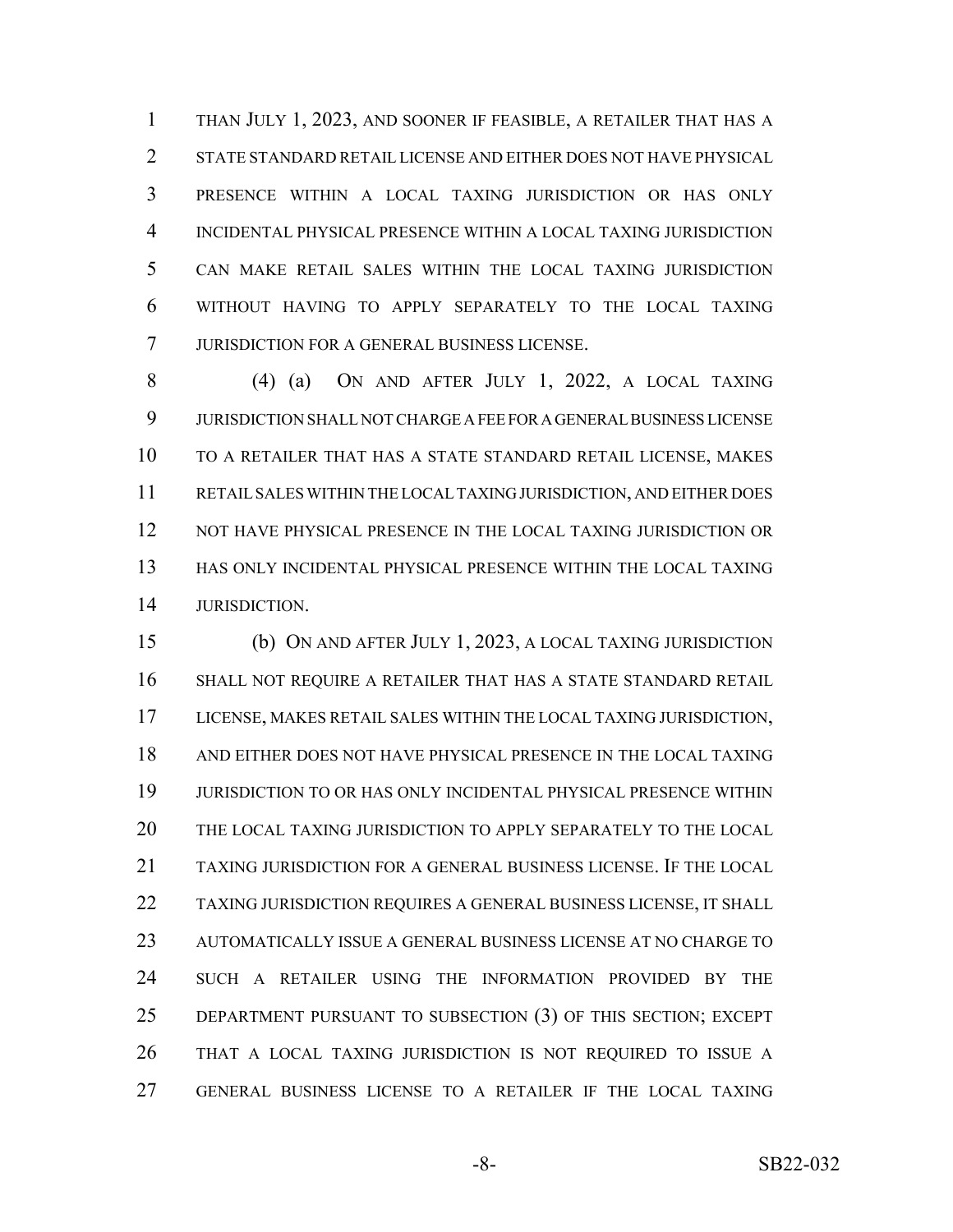JURISDICTION HAS PREVIOUSLY REVOKED A GENERAL BUSINESS LICENSE HELD BY THE RETAILER FOR A VIOLATION OF ITS LOCAL CODE. IN ADDITION, NOTHING IN THIS SUBSECTION (4)(b) PROHIBITS A LOCAL TAXING JURISDICTION FROM SUSPENDING OR REVOKING A GENERAL BUSINESS LICENSE FOR A VIOLATION OF ITS LOCAL CODE.

 **SECTION 2.** In Colorado Revised Statutes, 29-2-106, **amend** 7 (4)(c)(I) and (6) as follows:

 **29-2-106. Collection - administration - enforcement.** 9 (4) (c) (I) Notwithstanding the provisions of section  $39-21-113$ , C.R.S., the executive director of the department of revenue shall report monthly to each municipality and county for which the department of revenue collects a sales tax information identifying licensed vendors within the municipality or county, INCLUDING THE LICENSING INFORMATION REQUIRED BY SECTION 39-26-802.9 (3), and, where the chief administrative officer or his designee has executed a memorandum of understanding with the department of revenue providing for control of confidential data, the status of each vendor's account including the amount of such municipality's or county's sales tax collected and paid by each such vendor. The executive director of the department may, in his discretion, provide additional information to a municipality or county concerning collection and administration of such municipality's or county's sales tax if such a memorandum has been executed.

 (6) The executive director of the department of revenue may, in 24 his THE EXECUTIVE DIRECTOR's discretion, exchange information with the 25 proper official of any home rule city which THAT imposes a sales and use tax relative to gross sales reported, changes in gross sales resulting from audits, and other information concerning licensed vendors MAKING